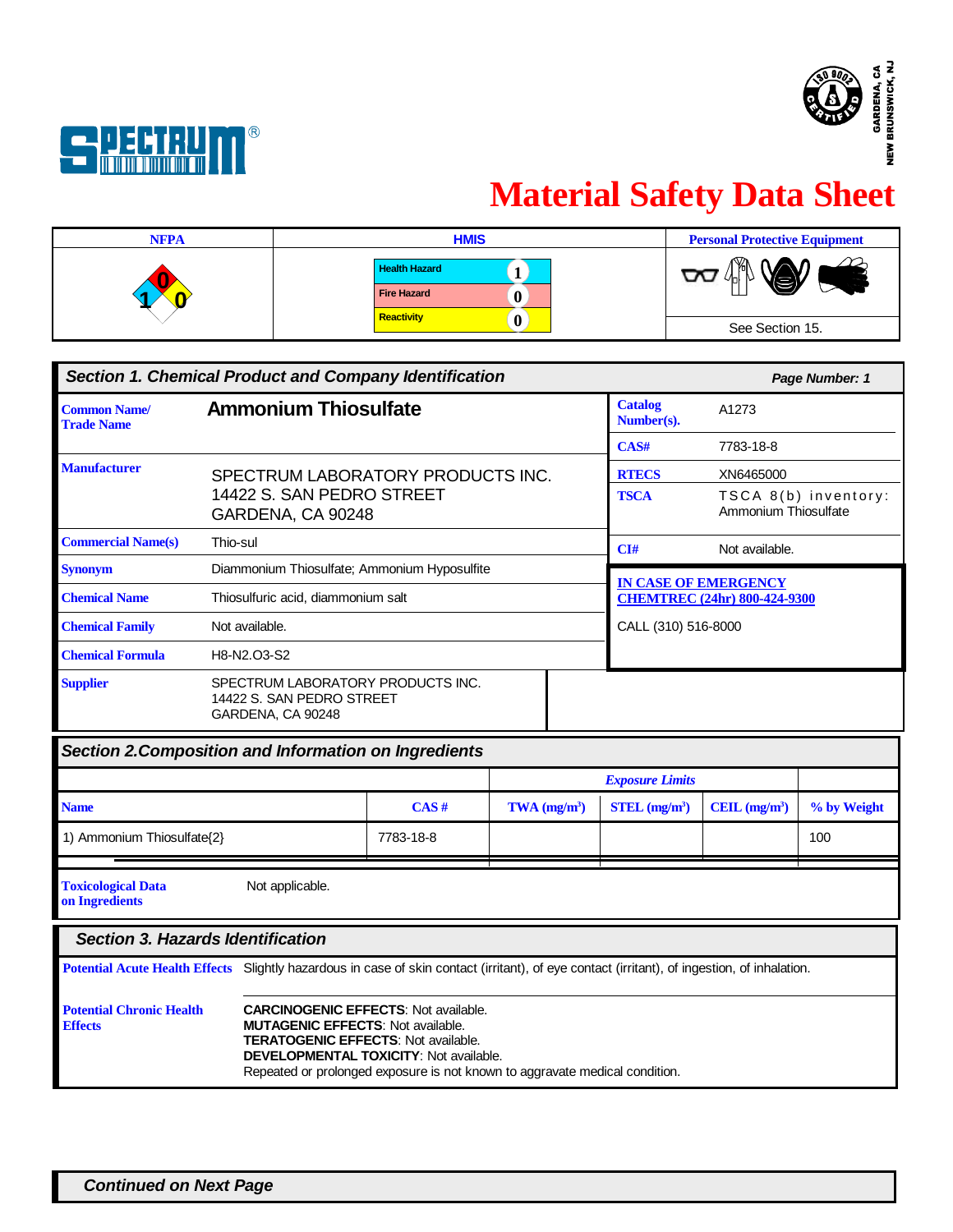# *Ammonium Thiosulfate Page Number: 2*

# *Section 4. First Aid Measures*

| <b>Eve Contact</b>          | Check for and remove any contact lenses. In case of contact, immediately flush eyes with plenty of water for at<br>least 15 minutes. Cold water may be used. Get medical attention if irritation occurs.                                     |  |  |  |  |  |
|-----------------------------|----------------------------------------------------------------------------------------------------------------------------------------------------------------------------------------------------------------------------------------------|--|--|--|--|--|
| <b>Skin Contact</b>         | Wash with soap and water. Cover the irritated skin with an emollient. Get medical attention if irritation develops.<br>Cold water may be used.                                                                                               |  |  |  |  |  |
| <b>Serious Skin Contact</b> | Not available.                                                                                                                                                                                                                               |  |  |  |  |  |
| <b>Inhalation</b>           | If inhaled, remove to fresh air. If not breathing, give artificial respiration. If breathing is difficult, give oxygen. Get<br>medical attention.                                                                                            |  |  |  |  |  |
| <b>Serious Inhalation</b>   | Not available.                                                                                                                                                                                                                               |  |  |  |  |  |
| <b>Ingestion</b>            | Do NOT induce vomiting unless directed to do so by medical personnel. Never give anything by mouth to an<br>unconscious person. Loosen tight clothing such as a collar, tie, belt or waistband. Get medical attention if<br>symptoms appear. |  |  |  |  |  |
| <b>Serious Ingestion</b>    | Not available.                                                                                                                                                                                                                               |  |  |  |  |  |

| <b>Section 5. Fire and Explosion Data</b>                       |                                                                                                                                                                                                       |
|-----------------------------------------------------------------|-------------------------------------------------------------------------------------------------------------------------------------------------------------------------------------------------------|
| <b>Flammability of the Product</b>                              | Non-flammable.                                                                                                                                                                                        |
| <b>Auto-Ignition Temperature</b>                                | Not applicable.                                                                                                                                                                                       |
| <b>Flash Points</b>                                             | Not applicable.                                                                                                                                                                                       |
| <b>Flammable Limits</b>                                         | Not applicable.                                                                                                                                                                                       |
| <b>Products of Combustion</b>                                   | Not available.                                                                                                                                                                                        |
| <b>Fire Hazards in Presence of</b><br><b>Various Substances</b> | Not applicable.                                                                                                                                                                                       |
| of Various Substances                                           | Explosion Hazards in Presence Risks of explosion of the product in presence of mechanical impact: Not available.<br>Risks of explosion of the product in presence of static discharge: Not available. |
| <b>Fire Fighting Media</b><br>and Instructions                  | Not applicable.                                                                                                                                                                                       |
| <b>Special Remarks on</b><br><b>Fire Hazards</b>                | Not readily combustible.<br>When heated to decomposition (or in fires) it emits toxic fumes of ammonia, hydrogen sulfide, oxides of nitrogen,<br>sulfur.                                              |
| <b>Special Remarks on Explosion</b><br><b>Hazards</b>           | Not available.                                                                                                                                                                                        |
| <b>Section 6. Accidental Release Measures</b>                   |                                                                                                                                                                                                       |
| $C_{\text{max}} = 11, C_{\text{max}} = 11$                      | المراجية المتلوية المتمالية والمستقل والمستقل والمستقلة والمستقل والمستقل والمستقلة<br>المتحام فالمتحاف المتحام متمالي المقتصدون فمرماة<br>Plate la calendaria di                                     |

| <b>Small Spill</b> | Use appropriate tools to put the spilled solid in a convenient waste disposal container. Finish cleaning by<br>spreading water on the contaminated surface and dispose of according to local and regional authority<br>requirements. |
|--------------------|--------------------------------------------------------------------------------------------------------------------------------------------------------------------------------------------------------------------------------------|
| <b>Large Spill</b> | Use a shovel to put the material into a convenient waste disposal container. Finish cleaning by spreading water<br>on the contaminated surface and allow to evacuate through the sanitary system.                                    |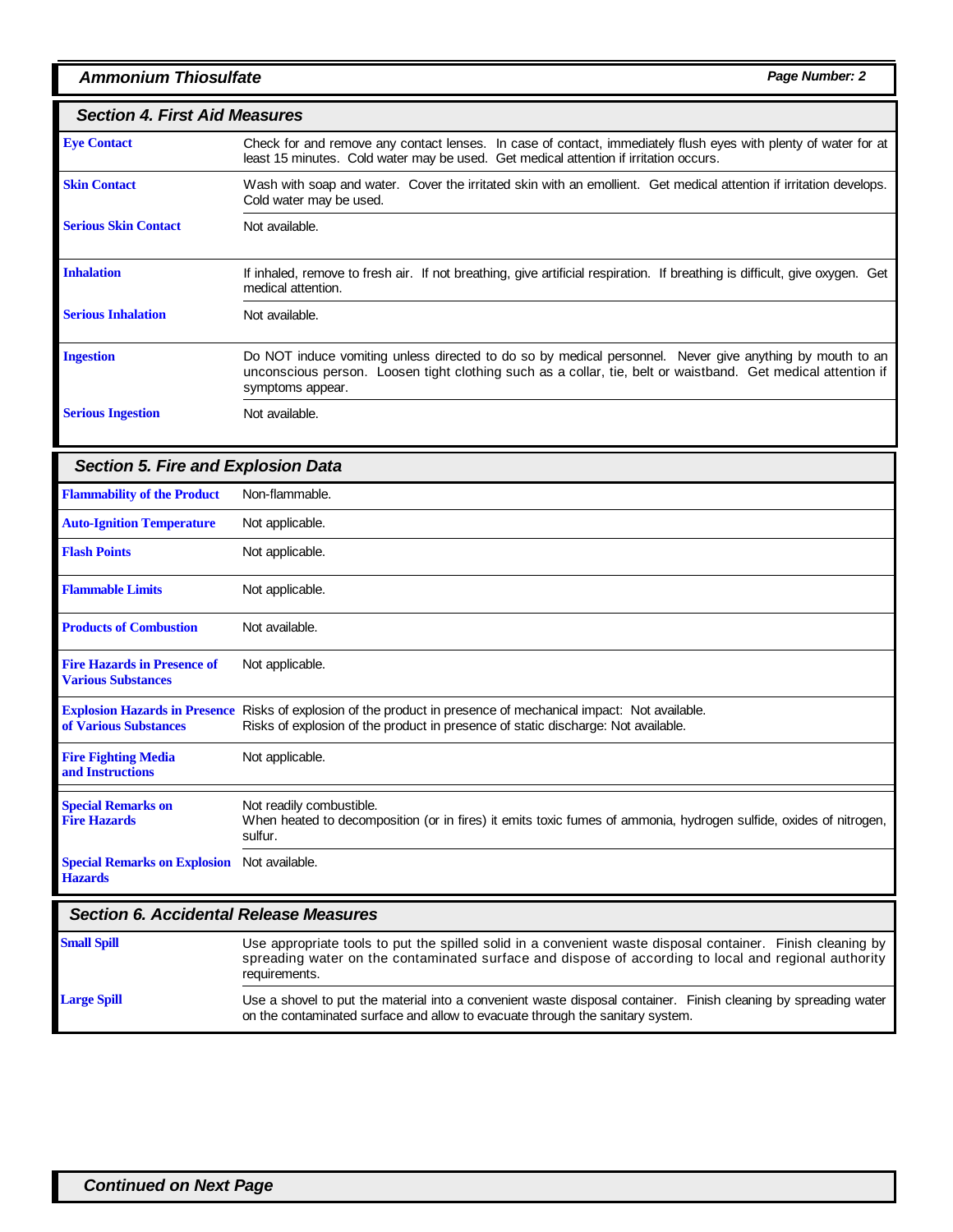### *Section 7. Handling and Storage*

**Precautions**

Do not ingest. Do not breathe dust. If ingested, seek medical advice immediately and show the container or the label. Keep away from incompatibles such as oxidizing agents, metals, acids, alkalis.

**Storage**

## *Section 8. Exposure Controls/Personal Protection*

| <b>Engineering Controls</b>                            | Use process enclosures, local exhaust ventilation, or other engineering controls to keep airborne levels below<br>recommended exposure limits. If user operations generate dust, fume or mist, use ventilation to keep exposure to<br>airborne contaminants below the exposure limit. |  |  |  |  |
|--------------------------------------------------------|---------------------------------------------------------------------------------------------------------------------------------------------------------------------------------------------------------------------------------------------------------------------------------------|--|--|--|--|
| <b>Personal Protection</b>                             | Safety glasses. Lab coat. Dust respirator. Be sure to use an approved/certified respirator or equivalent. Gloves.                                                                                                                                                                     |  |  |  |  |
| <b>Personal Protection in Case of</b><br>a Large Spill | Splash goggles. Full suit. Dust respirator. Boots. Gloves. A self contained breathing apparatus should be used<br>to avoid inhalation of the product. Suggested protective clothing might not be sufficient; consult a specialist<br>BEFORE handling this product.                    |  |  |  |  |
| <b>Exposure Limits</b>                                 | Not available.                                                                                                                                                                                                                                                                        |  |  |  |  |

Keep container tightly closed. Keep container in a cool, well-ventilated area. Hygroscopic

#### *Section 9. Physical and Chemical Properties*

| <b>Physical state and appearance</b> | Solid. (Crystals solid. Crystalline powder.)                                                                                                                                               | <b>Odor</b>  | Ammoniacal.    |  |  |
|--------------------------------------|--------------------------------------------------------------------------------------------------------------------------------------------------------------------------------------------|--------------|----------------|--|--|
|                                      |                                                                                                                                                                                            | <b>Taste</b> | Not available. |  |  |
| <b>Molecular Weight</b>              | 148.21 g/mole                                                                                                                                                                              | <b>Color</b> | White.         |  |  |
| $pH(1\% soln/water)$                 | Not available.                                                                                                                                                                             |              |                |  |  |
| <b>Boiling Point</b>                 | Not available.                                                                                                                                                                             |              |                |  |  |
| <b>Melting Point</b>                 | Decomposition temperature: 150°C (302°F)                                                                                                                                                   |              |                |  |  |
| <b>Critical Temperature</b>          | Not available.                                                                                                                                                                             |              |                |  |  |
| <b>Specific Gravity</b>              | Density: $1.679$ (Water = 1)                                                                                                                                                               |              |                |  |  |
| <b>Vapor Pressure</b>                | Not applicable.                                                                                                                                                                            |              |                |  |  |
| <b>Vapor Density</b>                 | Not available.                                                                                                                                                                             |              |                |  |  |
| <b>Volatility</b>                    | Not available.                                                                                                                                                                             |              |                |  |  |
| <b>Odor Threshold</b>                | Not available.                                                                                                                                                                             |              |                |  |  |
| <b>Water/Oil Dist. Coeff.</b>        | Not available.                                                                                                                                                                             |              |                |  |  |
| <b>Ionicity (in Water)</b>           | Not available.                                                                                                                                                                             |              |                |  |  |
| <b>Dispersion Properties</b>         | See solubility in water, acetone.                                                                                                                                                          |              |                |  |  |
| <b>Solubility</b>                    | Easily soluble in cold water, hot water.<br>Slightly soluble in acetone.<br>Insoluble in diethyl ether.<br>Solubility in water: 103.3 g/100 ml water @ 100 deg. C.<br>Insoluble in alcohol |              |                |  |  |

## *Section 10. Stability and Reactivity Data*

| <b>Stability</b>                                         | The product is stable.                                  |
|----------------------------------------------------------|---------------------------------------------------------|
| <b>Instability Temperature</b>                           | Not available.                                          |
| <b>Conditions of Instability</b>                         | Incompatible materials, moisture                        |
| <b>Incompatibility with various</b><br><b>substances</b> | Reactive with oxidizing agents, metals, acids, alkalis. |
|                                                          |                                                         |

*Continued on Next Page*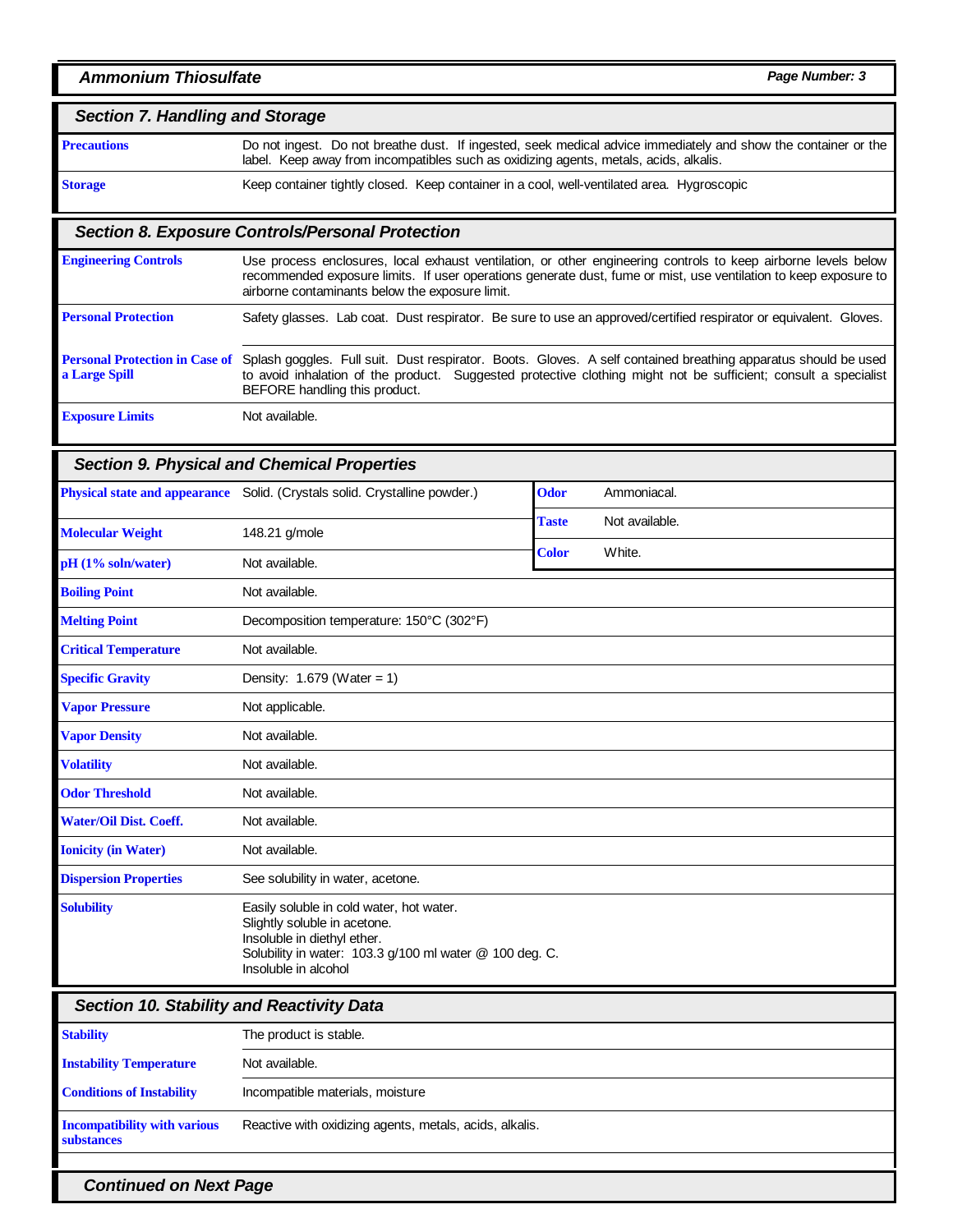| <b>Ammonium Thiosulfate</b>                                        |                                                                                                                                                                                                                                                                                                                                                                                                                                                                                                                     | Page Number: 4 |
|--------------------------------------------------------------------|---------------------------------------------------------------------------------------------------------------------------------------------------------------------------------------------------------------------------------------------------------------------------------------------------------------------------------------------------------------------------------------------------------------------------------------------------------------------------------------------------------------------|----------------|
| <b>Corrosivity</b>                                                 | Not available.                                                                                                                                                                                                                                                                                                                                                                                                                                                                                                      |                |
| <b>Special Remarks on</b><br><b>Reactivity</b>                     | Incompatible with aluminum and magnesium.<br>Decomposes on heating.<br>Hygroscopic; keep container tightly closed.                                                                                                                                                                                                                                                                                                                                                                                                  |                |
| <b>Special Remarks on</b><br><b>Corrosivity</b>                    | Copper-based alloys are seriously corroded by ammonium thiosulfate                                                                                                                                                                                                                                                                                                                                                                                                                                                  |                |
| <b>Polymerization</b>                                              | Will not occur.                                                                                                                                                                                                                                                                                                                                                                                                                                                                                                     |                |
| <b>Section 11. Toxicological Information</b>                       |                                                                                                                                                                                                                                                                                                                                                                                                                                                                                                                     |                |
| <b>Routes of Entry</b>                                             | Inhalation. Ingestion.                                                                                                                                                                                                                                                                                                                                                                                                                                                                                              |                |
| <b>Toxicity to Animals</b>                                         | Acute oral toxicity (LD50): 1098 mg/kg [Guinea pig].                                                                                                                                                                                                                                                                                                                                                                                                                                                                |                |
| <b>Chronic Effects on Humans</b>                                   | Not available.                                                                                                                                                                                                                                                                                                                                                                                                                                                                                                      |                |
| <b>Other Toxic Effects on</b><br>Humans                            | Slightly hazardous in case of skin contact (irritant), of ingestion, of inhalation.                                                                                                                                                                                                                                                                                                                                                                                                                                 |                |
| <b>Special Remarks on</b><br><b>Toxicity to Animals</b>            | Not available.                                                                                                                                                                                                                                                                                                                                                                                                                                                                                                      |                |
| <b>Special Remarks on</b><br><b>Chronic Effects on Humans</b>      | Not available.                                                                                                                                                                                                                                                                                                                                                                                                                                                                                                      |                |
| <b>Special Remarks on other</b><br><b>Toxic Effects on Humans</b>  | <b>Acute Potential Health Effects:</b><br>Skin: May cause skin irritation.<br>Eyes: Causes eye irritation.<br>Inhalation: Causes respiratory tract irritation.<br>Ingestion: May cause gastrointestinal tract irritation with diarrhea. May affect behavior/central nervous system<br>(somnolence, convulsions, ataxia). respiration (emphysema), Kidneys (acute renal failure, acute tubular necrosis),<br>blood (hemorrhage).<br>The toxicological properties of this substance have not been fully investigated. |                |
| <b>Section 12. Ecological Information</b>                          |                                                                                                                                                                                                                                                                                                                                                                                                                                                                                                                     |                |
| <b>Ecotoxicity</b>                                                 | Not available.                                                                                                                                                                                                                                                                                                                                                                                                                                                                                                      |                |
| <b>BOD5</b> and COD                                                | Not available.                                                                                                                                                                                                                                                                                                                                                                                                                                                                                                      |                |
| <b>Products of Biodegradation</b>                                  | Possibly hazardous short term degradation products are not likely. However, long term degradation products may<br>arise.                                                                                                                                                                                                                                                                                                                                                                                            |                |
| <b>Toxicity of the Products</b><br>of Biodegradation               | The product itself and its products of degradation are not toxic.                                                                                                                                                                                                                                                                                                                                                                                                                                                   |                |
| <b>Special Remarks on the</b><br><b>Products of Biodegradation</b> | Not available.                                                                                                                                                                                                                                                                                                                                                                                                                                                                                                      |                |
| <b>Section 13. Disposal Considerations</b>                         |                                                                                                                                                                                                                                                                                                                                                                                                                                                                                                                     |                |
| <b>Waste Disposal</b>                                              | Waste must be disposed of in accordance with federal, state and local environmental                                                                                                                                                                                                                                                                                                                                                                                                                                 |                |

control regulations.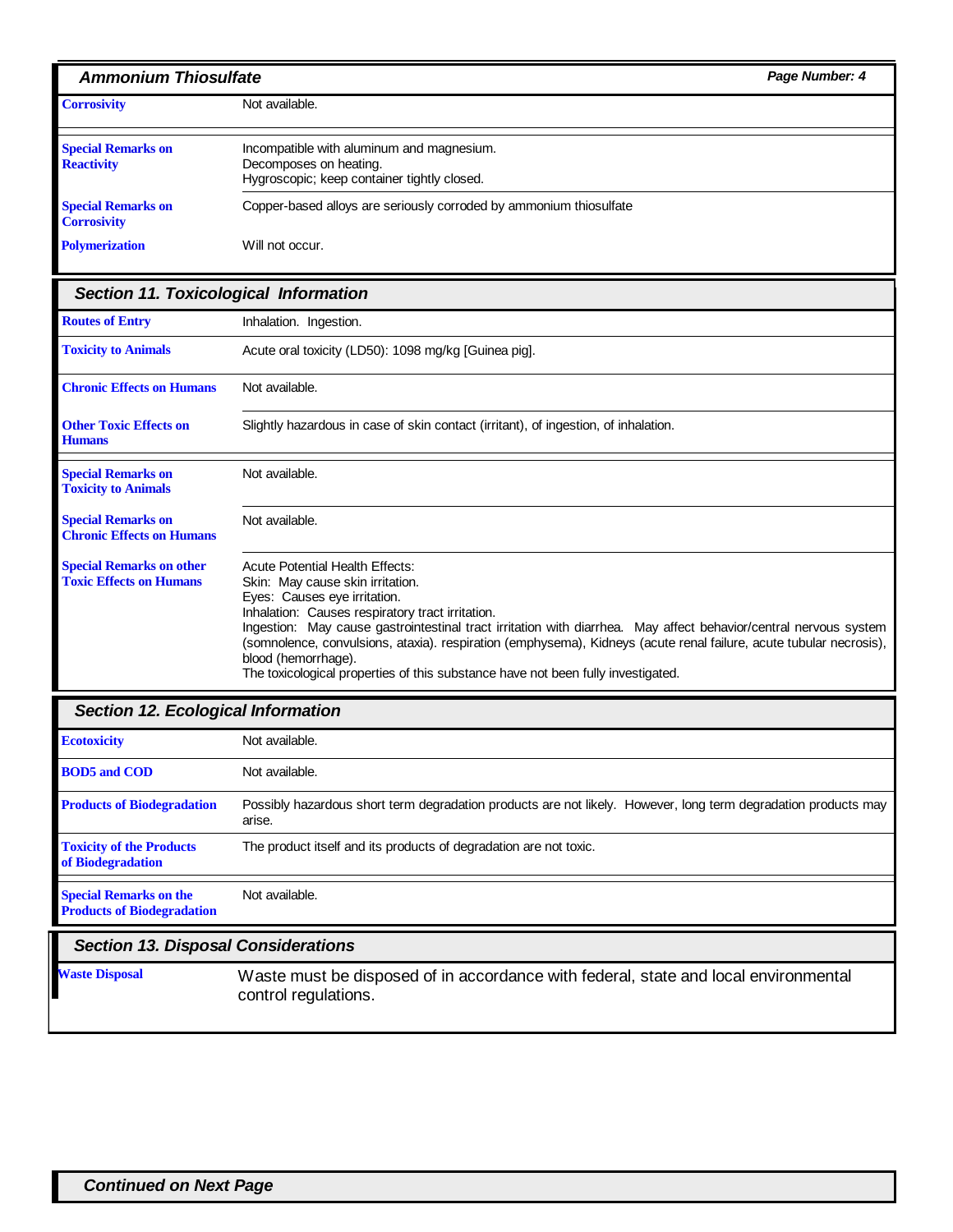# *Ammonium Thiosulfate Page Number: 5*

| <b>Section 14. Transport Information</b>          |                                                |  |  |  |
|---------------------------------------------------|------------------------------------------------|--|--|--|
| <b>DOT</b> Classification                         | Not a DOT controlled material (United States). |  |  |  |
| <b>Identification</b>                             | Not applicable.                                |  |  |  |
| <b>Special Provisions for</b><br><b>Transport</b> | Not applicable.                                |  |  |  |
| <b>DOT</b> (Pictograms)                           |                                                |  |  |  |

## *Section 15. Other Regulatory Information and Pictograms*

| <b>Federal and State</b><br><b>Regulations</b>                | Illinois toxic substances disclosure to employee act: Ammonium Thiosulfate<br>Pennsylvania RTK: Ammonium Thiosulfate<br>Massachusetts RTK: Ammonium Thiosulfate<br>Massachusetts spill list: Ammonium Thiosulfate<br>New Jersey: Ammonium Thiosulfate<br>TSCA 8(b) inventory: Ammonium Thiosulfate                                                                                                                                  |                                                      |                                                                                               |               |  |                                                                    |
|---------------------------------------------------------------|-------------------------------------------------------------------------------------------------------------------------------------------------------------------------------------------------------------------------------------------------------------------------------------------------------------------------------------------------------------------------------------------------------------------------------------|------------------------------------------------------|-----------------------------------------------------------------------------------------------|---------------|--|--------------------------------------------------------------------|
| <b>California</b><br><b>Proposition 65</b><br><b>Warnings</b> | California prop. 65: This product contains the following ingredients for which the State of California has found<br>to cause cancer which would require a warning under the statute: No products were found.<br>California prop. 65: This product contains the following ingredients for which the State of California has found<br>to cause birth defects which would require a warning under the statute: No products were found. |                                                      |                                                                                               |               |  |                                                                    |
| <b>Other Regulations</b>                                      |                                                                                                                                                                                                                                                                                                                                                                                                                                     |                                                      | EINECS: This product is on the European Inventory of Existing Commercial Chemical Substances. |               |  |                                                                    |
| <b>Other Classifications</b>                                  | <b>WHMIS</b> (Canada)                                                                                                                                                                                                                                                                                                                                                                                                               |                                                      | Not controlled under WHMIS (Canada).                                                          |               |  |                                                                    |
|                                                               | <b>DSCL (EEC)</b><br>This product is not classified according<br>S24/25- Avoid contact with skin and eyes.<br>to the EU regulations.<br>S36/37/39- Wear suitable protective clothing,<br>gloves and eye/face protection.                                                                                                                                                                                                            |                                                      |                                                                                               |               |  |                                                                    |
| <b>HMIS (U.S.A.)</b>                                          | <b>Health Hazard</b><br><b>Fire Hazard</b><br><b>Reactivity</b><br><b>Personal Protection</b>                                                                                                                                                                                                                                                                                                                                       | $\mathbf{1}$<br>$\bf{0}$<br>$\mathbf{0}$<br>$\bf{E}$ | <b>National Fire Protection</b><br><b>Association (U.S.A.)</b>                                | <b>Health</b> |  | <b>Flammability</b><br><b>Reactivity</b><br><b>Specific hazard</b> |
| <b>WHMIS</b> (Canada)<br>(Pictograms)                         |                                                                                                                                                                                                                                                                                                                                                                                                                                     |                                                      |                                                                                               |               |  |                                                                    |
| <b>DSCL (Europe)</b><br>(Pictograms)                          |                                                                                                                                                                                                                                                                                                                                                                                                                                     |                                                      |                                                                                               |               |  |                                                                    |
| <b>TDG</b> (Canada)<br>(Pictograms)                           |                                                                                                                                                                                                                                                                                                                                                                                                                                     |                                                      |                                                                                               |               |  |                                                                    |
|                                                               |                                                                                                                                                                                                                                                                                                                                                                                                                                     |                                                      |                                                                                               |               |  |                                                                    |
| <b>Continued on Next Page</b>                                 |                                                                                                                                                                                                                                                                                                                                                                                                                                     |                                                      |                                                                                               |               |  |                                                                    |